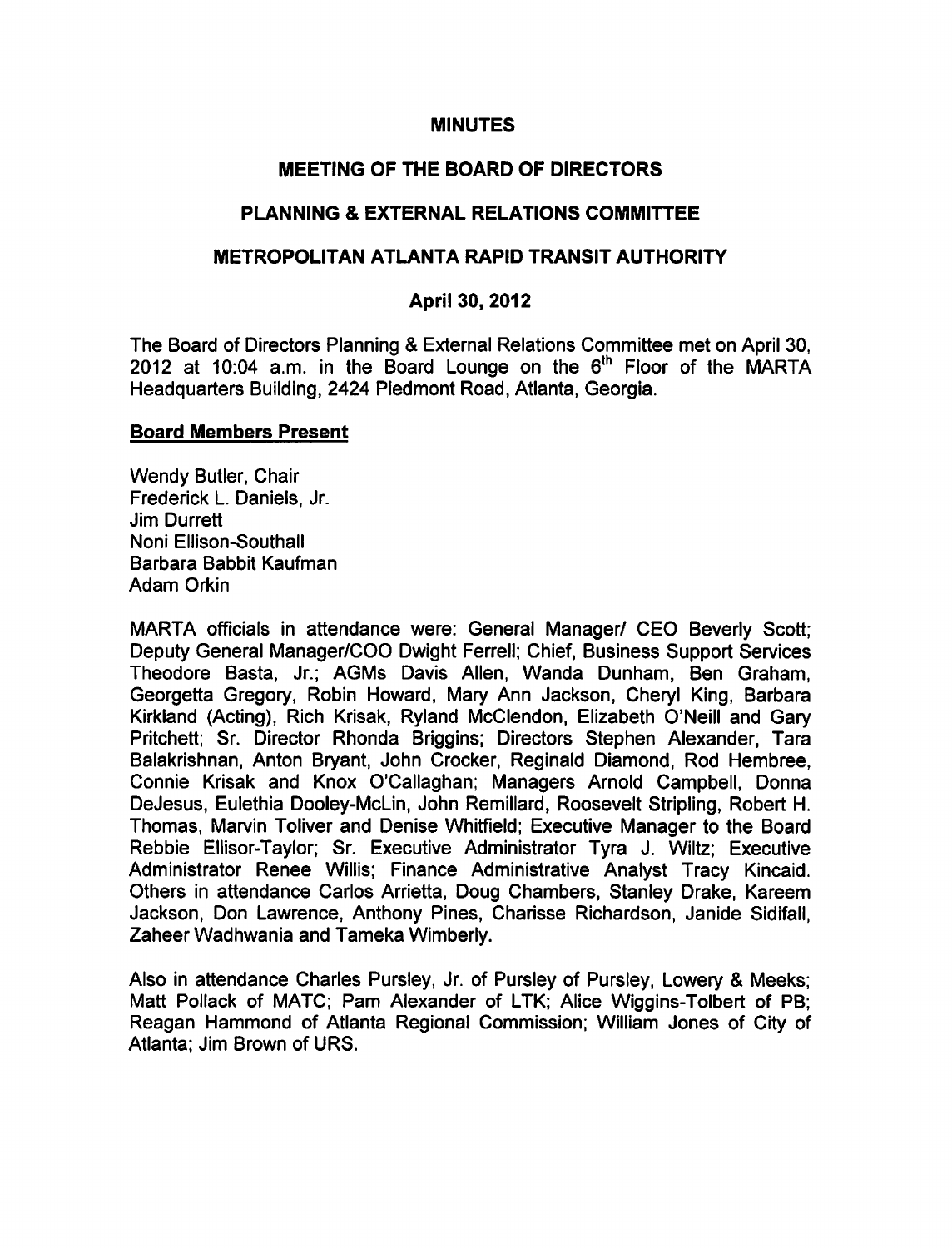### **Planning & External Relations Committee** 4/30/12 Page 2

#### Approval of the March 26, 2012 Planning & External Relations Committee Meeting Minutes

On motion by Mr. Durrett seconded by Mr. Daniels, the minutes were unanimously approved by a vote of  $5$  to 0, with  $5$  members present.

Resolution Authorizing the Grant of Easement Rights to Georgia Power Company for Access Across MARTA Parcel D3188E for Installation and Maintenance of Power Transmission Lines Along Peachtree Road in MARTA's Right of Way in Chamblee. DeKalb County. Georgia

Mr. Remillard presented this resolution for Board of Directors' approval authorizing the General Manager/CEO or her delegate to grant easement rights to Georgia Power Company for access across MARTA Parcel D3188E for installation and maintenance of power transmission lines along Peachtree Road in MARTA's right of way in Chamblee, DeKalb County, Georgia.

Mr. Daniels asked if an appraisal was conducted.

Mr. Remillard said yes. The parcel was appraised at approximately \$14,000.

On motion by Mr. Durrett seconded by Mrs. Kaufman, the resolution was unanimously approved by a vote of 5 to 0, with 5 members present.

Resolution Authorizing the Grant of Easement Rights to Georgia Power Company for Access Across Marta Parcel D1186E for Access and Maintenance of Structures, Facilities and Equipment Installed in Connection With and Associated With The Marta Laredo Bus Facility Solar Plant

Mr. Remillard presented this resolution for Board of Directors' approval authorizing the General Manager or her delegate to grant easement rights to Georgia Power Company for access across MARTA Parcel D1186E for access and maintenance of structures, facilities and equipment installed in connection with and associated with the MARTA Laredo Bus Facility Solar Plant.

On motion by Mr. Durrett seconded by Mrs. Kaufman the resolution was unanimously approved by a vote of 5 to 0, with 5 members present.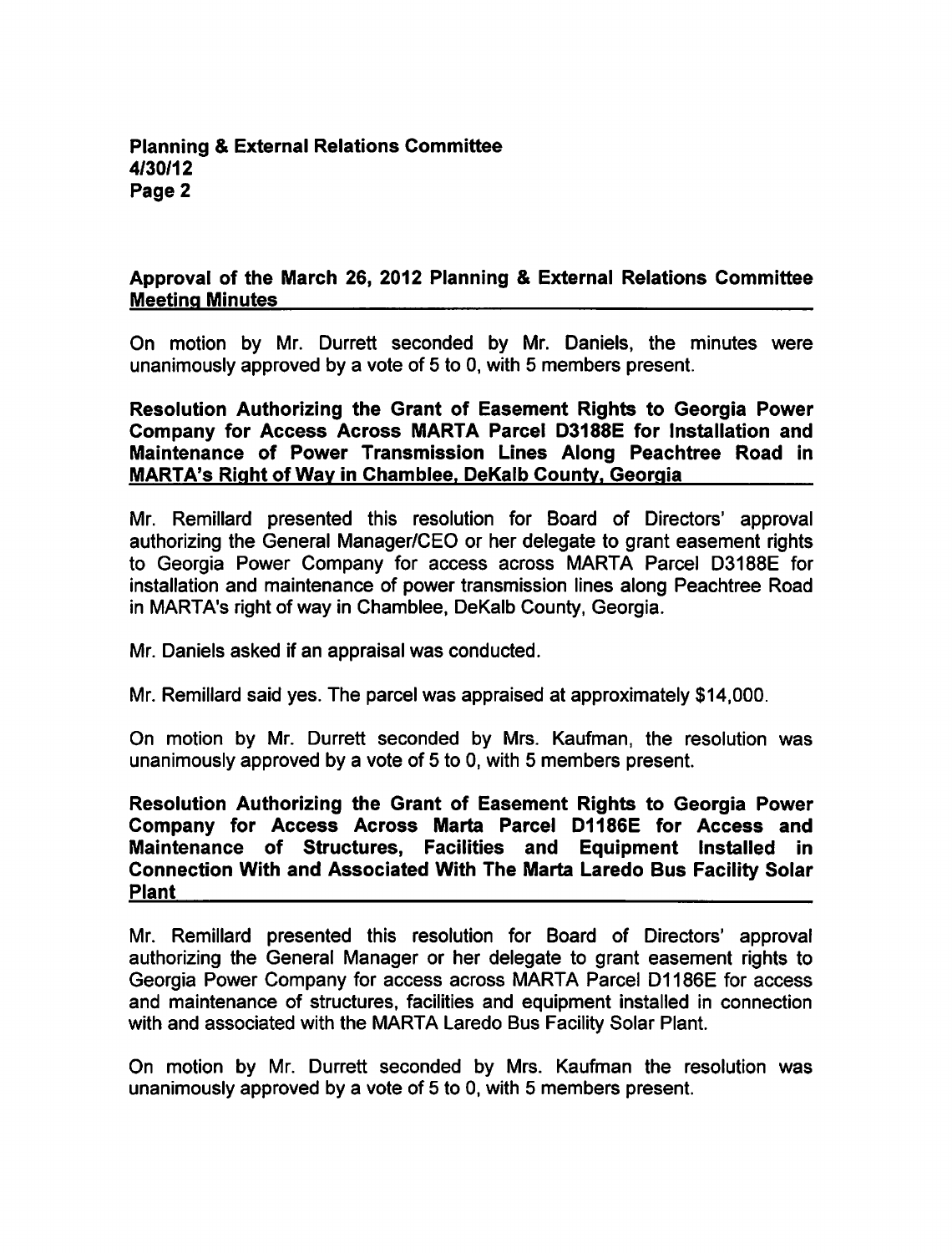# Regional Transit Committee Update

Ms. Hammond briefed the Committee on the Regional Transit Committee (RTC) Update.

What is the RTC

- The Regional Transit Committee was established as a policy committee of the Atlanta Regional Commission in January 2010
- Focus on issues of regional transit planning, service coordination, funding, and governance
- The RTC builds upon the work of its predecessors, the Transit Implementation Board (TIB) and the Transit Planning Board (TPB)

### Approved 2012 RTC Work Plan

- $\bullet$  Six Tasks \$1.099 million budget
	- General Planning Support
	- Administrative Support
	- Regional Governance Development
	- Regional Fare Policy and Collection Coordination
	- Regional Service Coordination
	- Implementation and Maintenance of Regional Transit Data
- Funding Sources
	- MARTA and GRTA In-Kind Staff Support \$150,000 (each)
	- o Local Governments / Metro Atlanta Mayors Association \$5,000 cash (each)
	- Federal Funds \$800,000

### Coordination Activities

- Regional Transit Data Warehouse  $\bullet$ 
	- Enables regional approach to collection, management and distribution of transit system data
		- Performance
		- **Fileet & Facilities Inventory**
		- **•** Operations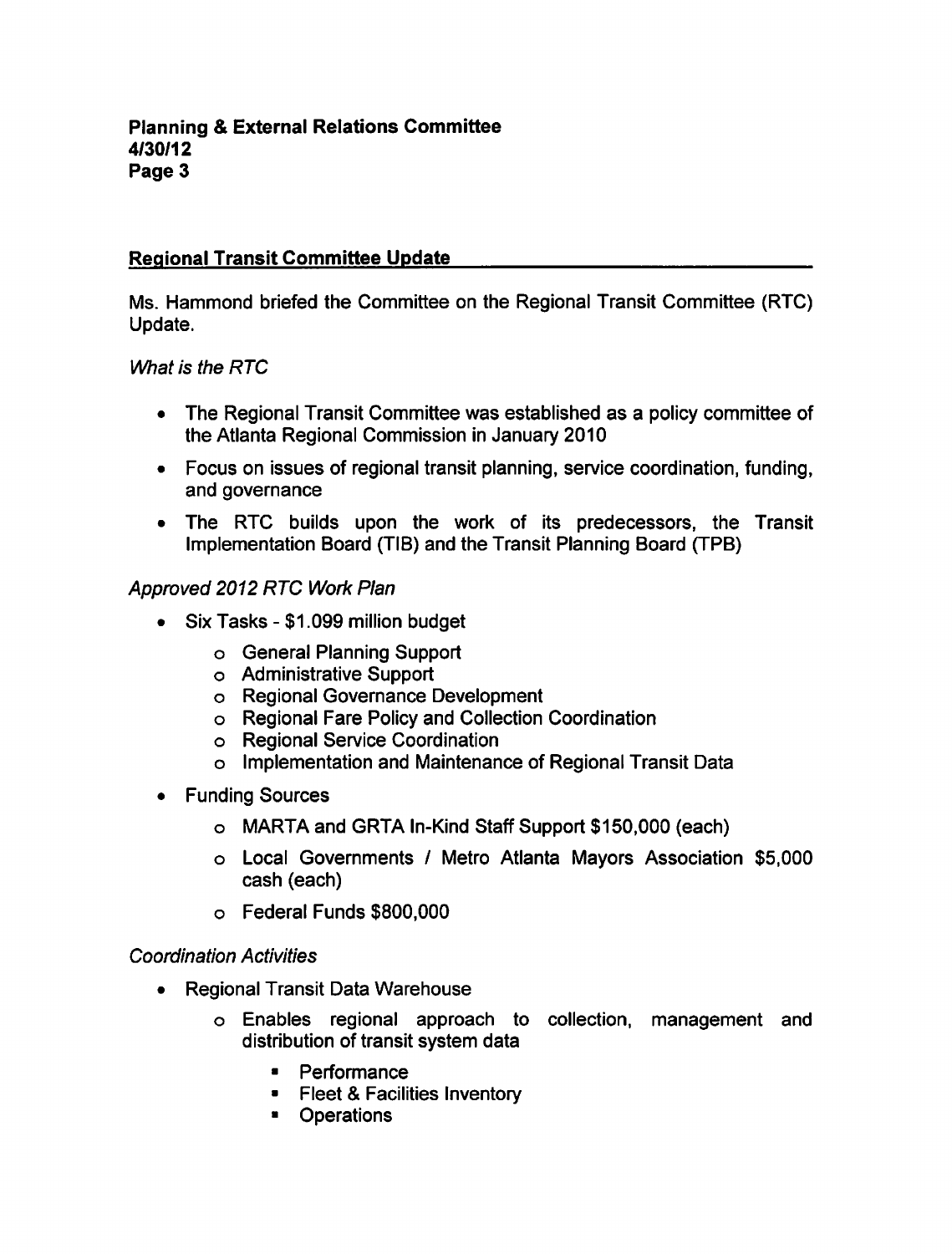- Supports ARC's transit performance monitoring
- Public interface to explore transit options through online, interactive map of regional system
- Provides General Transit Feed Specification (GTFS) to third-party developers wishing to leverage available data
- Warehouse development part of RTC's 2011 Work Program, with ongoing maintenance and updates continuing into 2012
- Regional Fleet & Facilities Inventory
	- Part of RTCs 2011 Work Program
	- Project Deliverables
		- Transit Fleet and Facilities Database  $\blacksquare$
		- Regional Transit Fleet & Facilities Inventory Final Report
		- **Web-based interface for accessing data**
	- Next Steps  $\circ$ 
		- **If Identify priority strategies for additional study and** implementation via RTC's 2012 Work Program
- Regional Transit Map
	- Originally created by TPB in 2007
	- Update will reflect changes in service for all public operators
	- Available Spring 2012
	- Complements online, interactive map
- Regional Fare Policy and Collection Efficiency Study
	- Included in RTCs 2012 Work Program
	- Proposed Scope
		- $\blacksquare$ Baseline assessment assuming nothing changes
		- **What do we do today that we need to do better?**
		- What things do we need to be up-to-date?
	- Mid-term improvements
		- How do we begin to transition to the next generation of fare collection?
		- What are the next sets of enhancements?
	- Our aspiration, anchored in best practices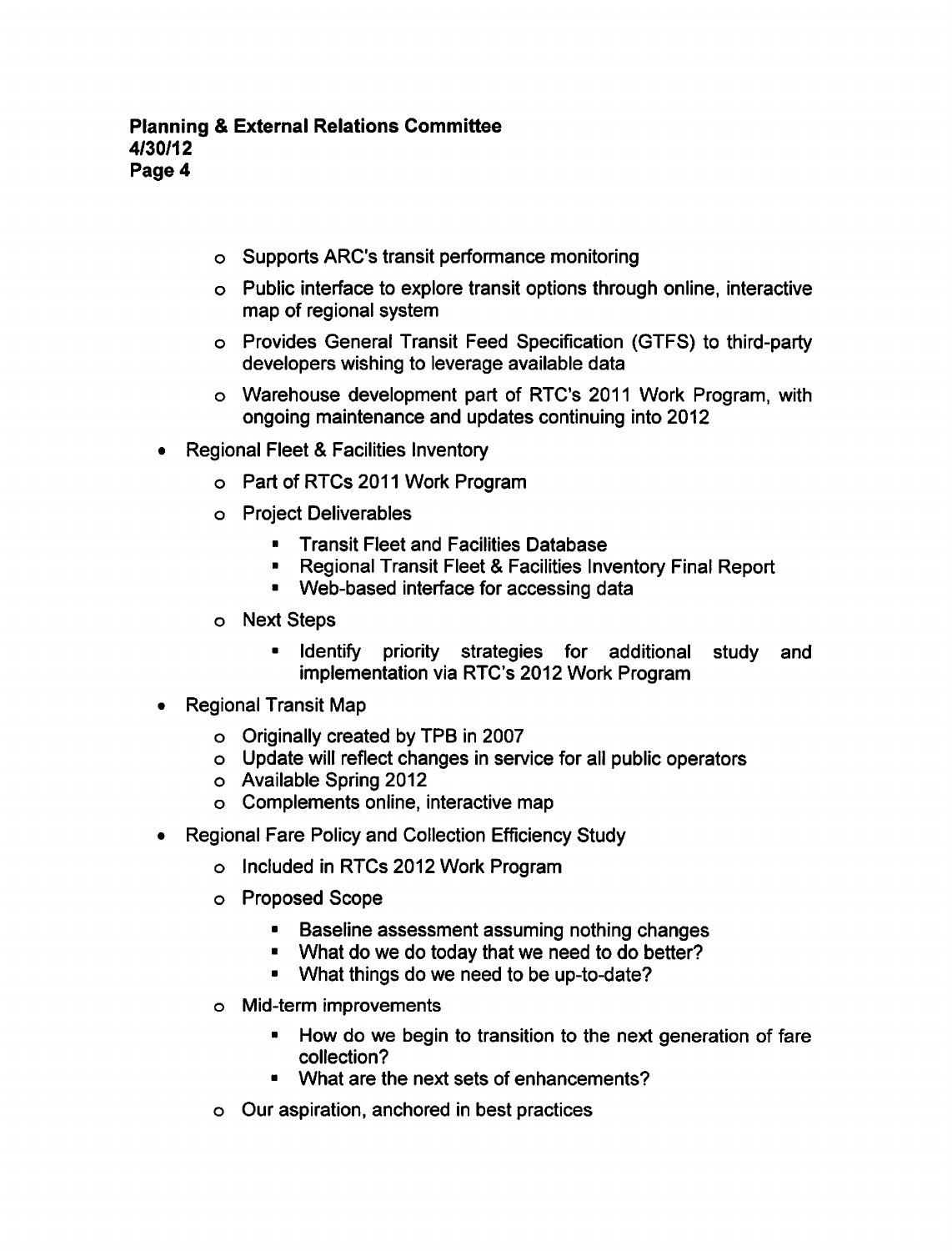- Where are we going?
- **IDENTIFY OUT GOALS for our next generation**
- Additional Coordination
	- Downtown Atlanta bus rerouting
		- **EXPLOCAL AND EXPRESS**
		- $\blacksquare$ Multi-agency bus stop signage
	- Interoperability standards for system expansion
	- Mobility Management
	- Breeze agreements
	- Inclement weather coordination
	- Emergency planning
	- Regional bus route numbering

### Planning Activities

- Concept 3 Update
	- o Purpose
		- Update/refine project evaluation Sprioritization methods  $\bullet$
		- Refine "universe" of projects
		- Update project costs
		- Develop Finance Plan
	- $\circ$  Establishing and maintaining regional transit vision & investment strategy is a part of transit governance
	- Next Steps
		- Adoption of Concept 3 Update in late Spring 2012
			- Executive Summary detailing the changes that were  $\bullet$ made since 2008
			- Updated stylized Concept 3 map  $\bullet$
			- Finance Plan
		- Considering renaming Concept 3 as part of update  $\blacksquare$
		- Ongoing maintenance of regional transit vision part of RTC's 2012 Work Program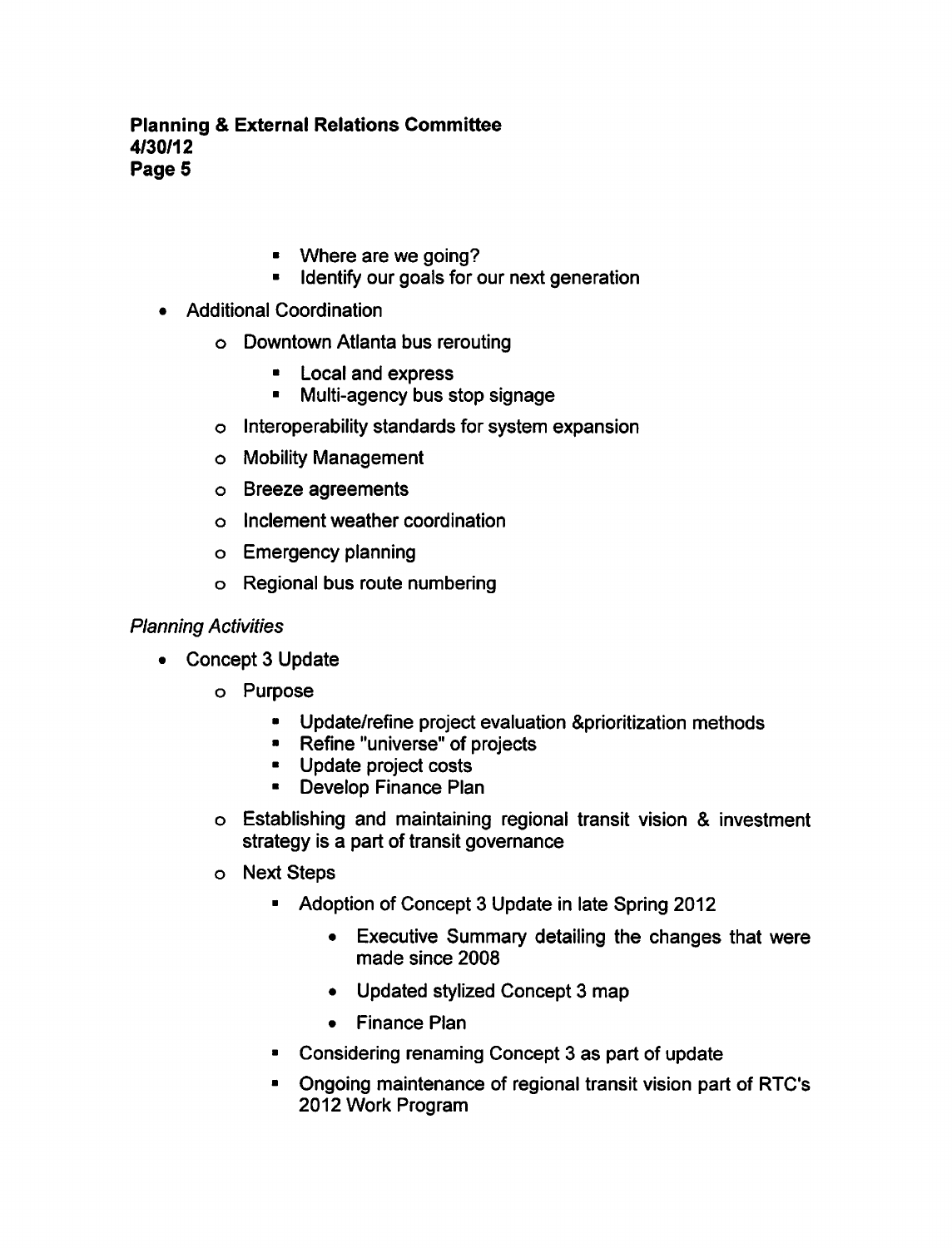- Additional transit planning
	- Governance
	- $\blacksquare$ Legislative
	- **Regional Transportation Referendum**
	- Allocation of FTA formula funding (5307/5340, JARC, New Freedom)
	- **Solicitation for projects** 
		- Capital & Preventive Maintenance Program
		- AA EIS for Regional Transit Corridors Program
	- $\blacksquare$ Local transit planning
		- MMPT
		- 1-20 East  $\bullet$
		- Clifton Corridor
		- Connect Cobb
		- Connect 400
		- 1-85 Transit Corridor
		- Atlanta Transit Implementation Strategy
	- **Subcommittees**  $\blacksquare$ 
		- Transit Operators Subcommittee
		- Service Coordination Council
		- Regional Breeze Policy Committee
		- Human Service Transportation Advisory Committee

### Multi-Modal Passenger Terminal Update

Ms. Wimberly briefed the Committee on the Multi-Modal Passenger Terminal (MMPT) Update.

**Background** 

On September 15, 2011, the GDOT Board approved the Master  $\bullet$ Developer Agreement with Forest City, Integral, Cousins(FIC) to carry out the planning/design build elements for the MMPT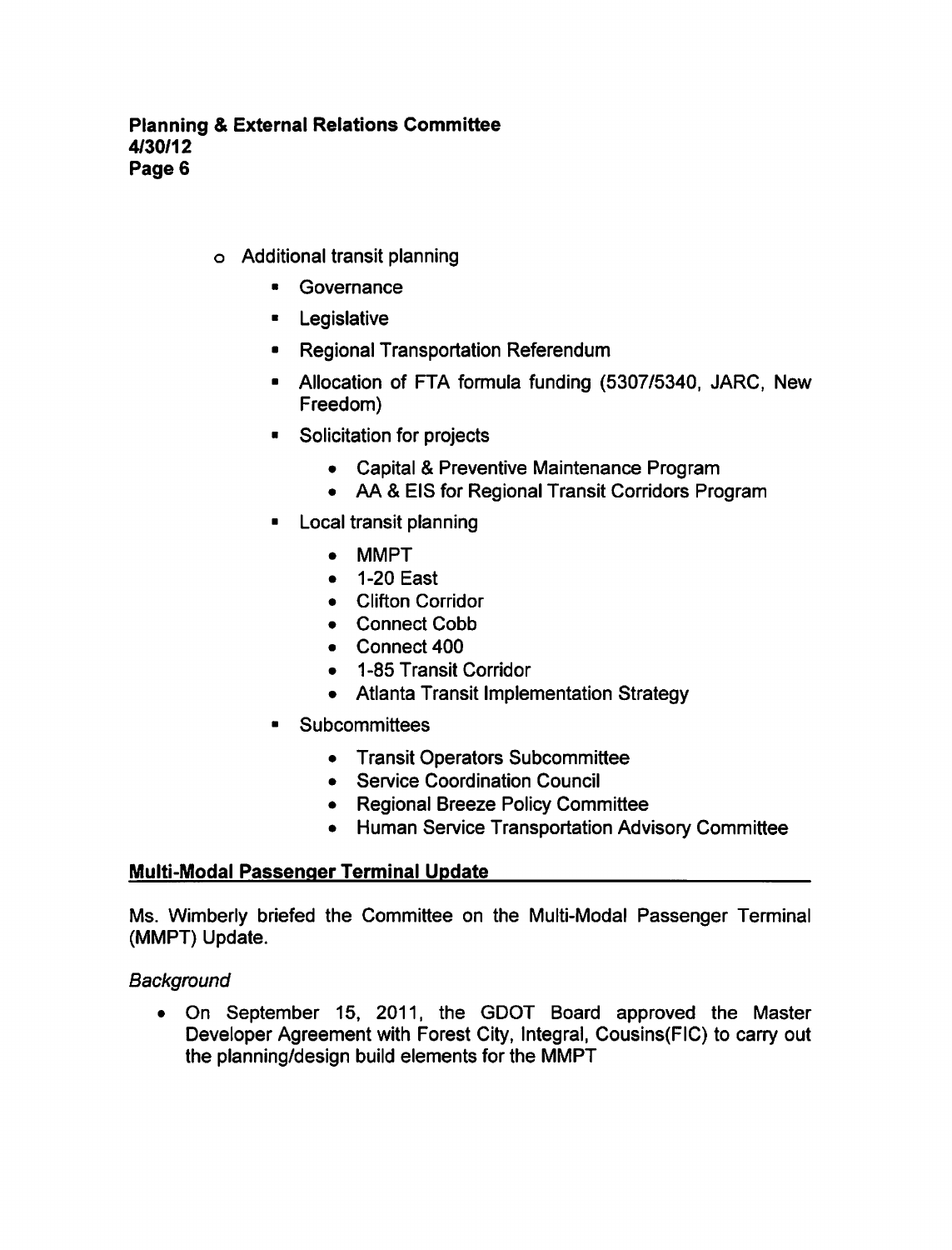- Under contract for \$12.2 Million, FIC will work over the next 2 years to develop a conceptual design for the MMPT as well as funding options to complete the project
- GDOT is delivering this project as Public Private Partnership (P3) with FIC
- Simultaneously, GDOT will be completing the NEPA (environmental)  $\bullet$ analysis for the study area led by the firm HNTB
- GDOT is awaiting FTA approval for the use of \$17 Million in MMPT funds
- The remaining \$43 Million needs congressional approval to change the intent of the usage of funds

# MARTA's Technical Role Within the MMPT Project

- Since the beginning of the coordination efforts by GDOT, MARTA has led  $\bullet$ the Technical Committee for the MMPT project which is composed of technical staff from key agencies:
	- MARTA
	- GDOT
	- o GRTA
	- Central Atlanta Progress
	- o ARC
	- FTA
	- City of Atlanta
- With MARTA at the helm, the Committee has produced 4 documents that lay the technical foundation for the Master Developer's efforts within the MMPT study area:
	- Existing Conditions
	- Environmental Review
	- Bus and Rail Operational Requirements
	- Property Ownership and Estimated Value
- MARTA will continue its role as lead agency for this Committee and will oversee any technical coordination that the Master Developer requests

# MARTA's Advisory Role Within the MMPT Project

• The Advisory & Communication Committees are made up of the executive directors of key partner agencies and GDOT: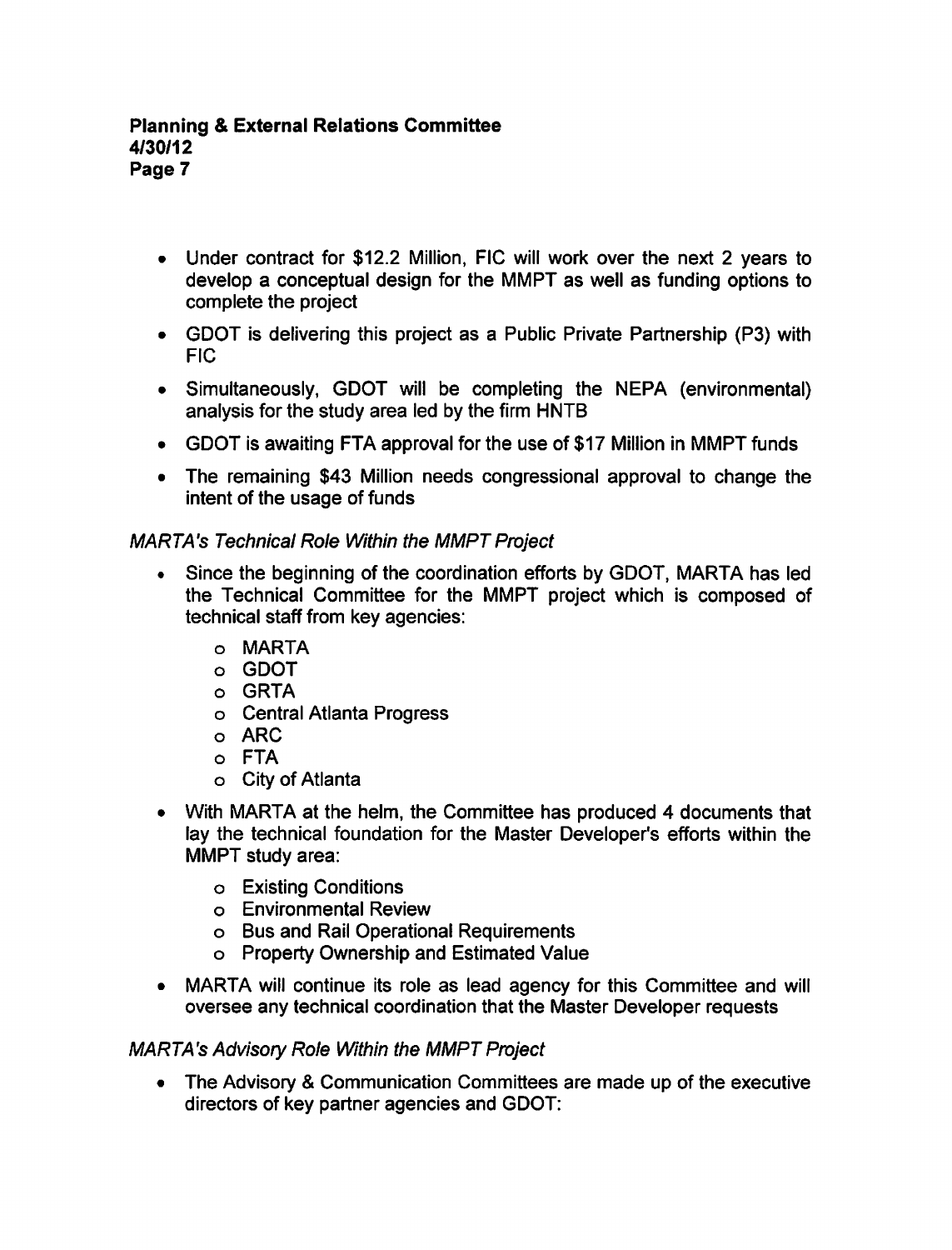Planning External Relations Committee 4/30/12 Page 8

- MARTA
- Central Atlanta Progress
- City of Atlanta
- o GRTA
- o ARC

### Next Steps for Master Developer

- Currently, the FIC team is gearing up for 2012 activities that will encompass the following initial steps:
	- Coordination will continue with the Advisory and Technical **Committees** 
		- Next Advisory Committee Meeting: Early July 2012
		- Next Technical Committee Meeting: April 25, 2012  $\bullet$  .
	- Refinement of station alternatives and master plan concepts
	- Property owners within the study area will be contacted in Spring 2012
	- NEPA Scoping expected to be completed by June
		- Public Scoping meetings are underway for next two weeks
	- Preferred MMPT alternative expected by Fall
	- Branding effort is underway by Jackson Spaulding
- Currently engaging with partners such as MARTA and GRTA and stakeholders such as Norfolk Southern/CSX and General Services Administration
- MMPT executive delegation will visit congressional representatives, in late June
- Community outreach will continue with presentations to NPUs and other advocacy groups

### Next Steps for MARTA

- FIC Team will be coordinating with various disciplines within MARTA for technical advisement
	- Engineering
	- Rail Operations
	- Bus Operations/Planning